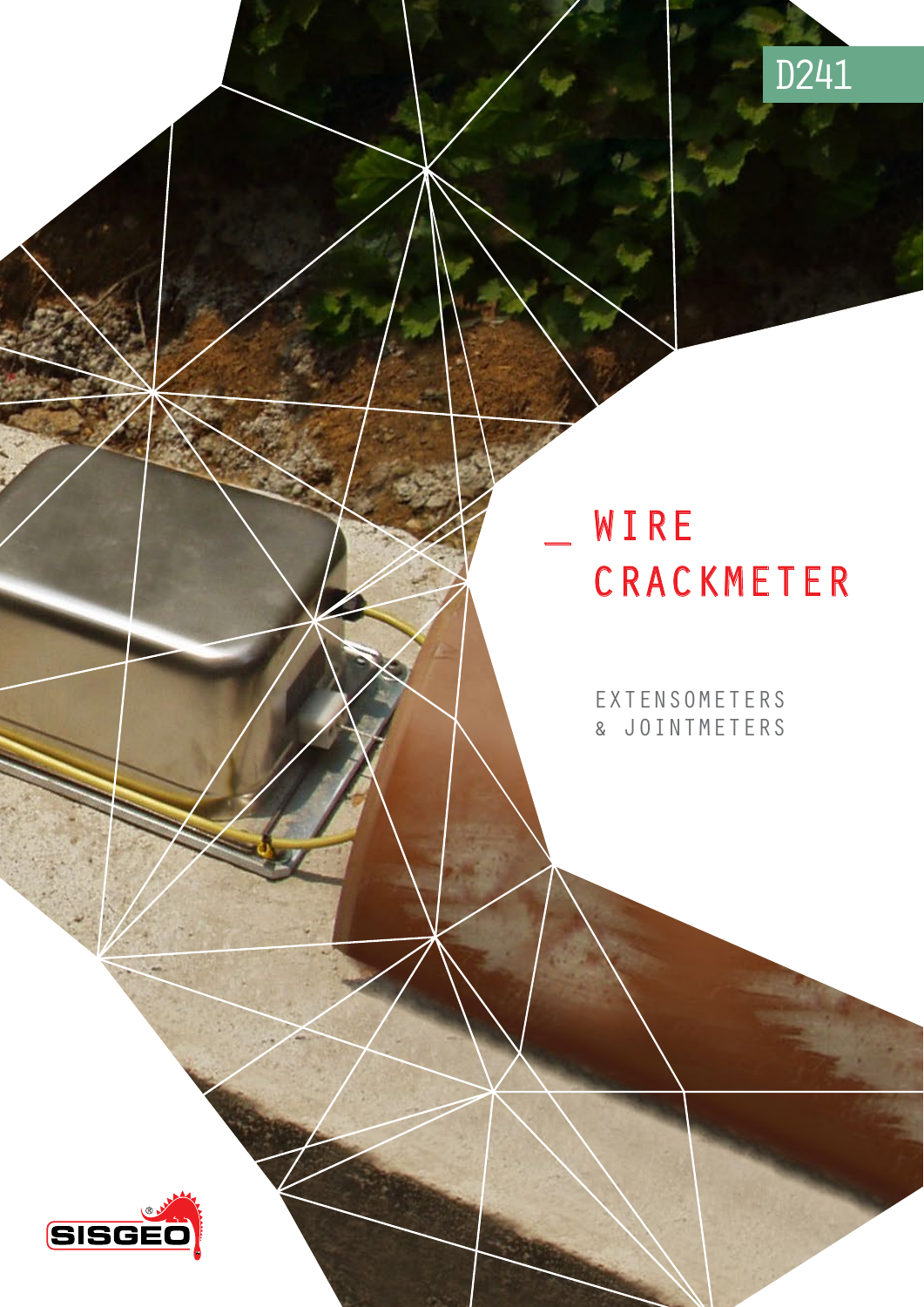





# wire CRACKMETER

The wire crackmeter, also known as a wire extensometer, is designed to monitor the changes in the distance between two anchor points located up to 30 m apart.

The wire crackmeter consists of a transducer, an opposing anchor, and a wire that runs between the transducer and the opposing anchor. The transducer is housed in a stainless steel enclosure and supplied with a mounting plate. The opposing anchor is an eyebolt expansion bolt. The wire is stainless steel and supplied with clip.

*Meets the essential requirements of the EMC Directive 2004/108/EC* 

#### APPLICATIONS

- monitoring large displacements associated with landslides
- monitoring rockfalls and topple landslides
- monitoring surface faults associated with settlements or horizontal displacements

#### FEATURES

- Large measurement range, up to 2000 mm (6.5')
- rugged enclosure designed for harsh conditions
- wire can be extended to span a distance of 30m

0241\_EN\_02\_04/2015 D241\_EN\_02\_04/2015

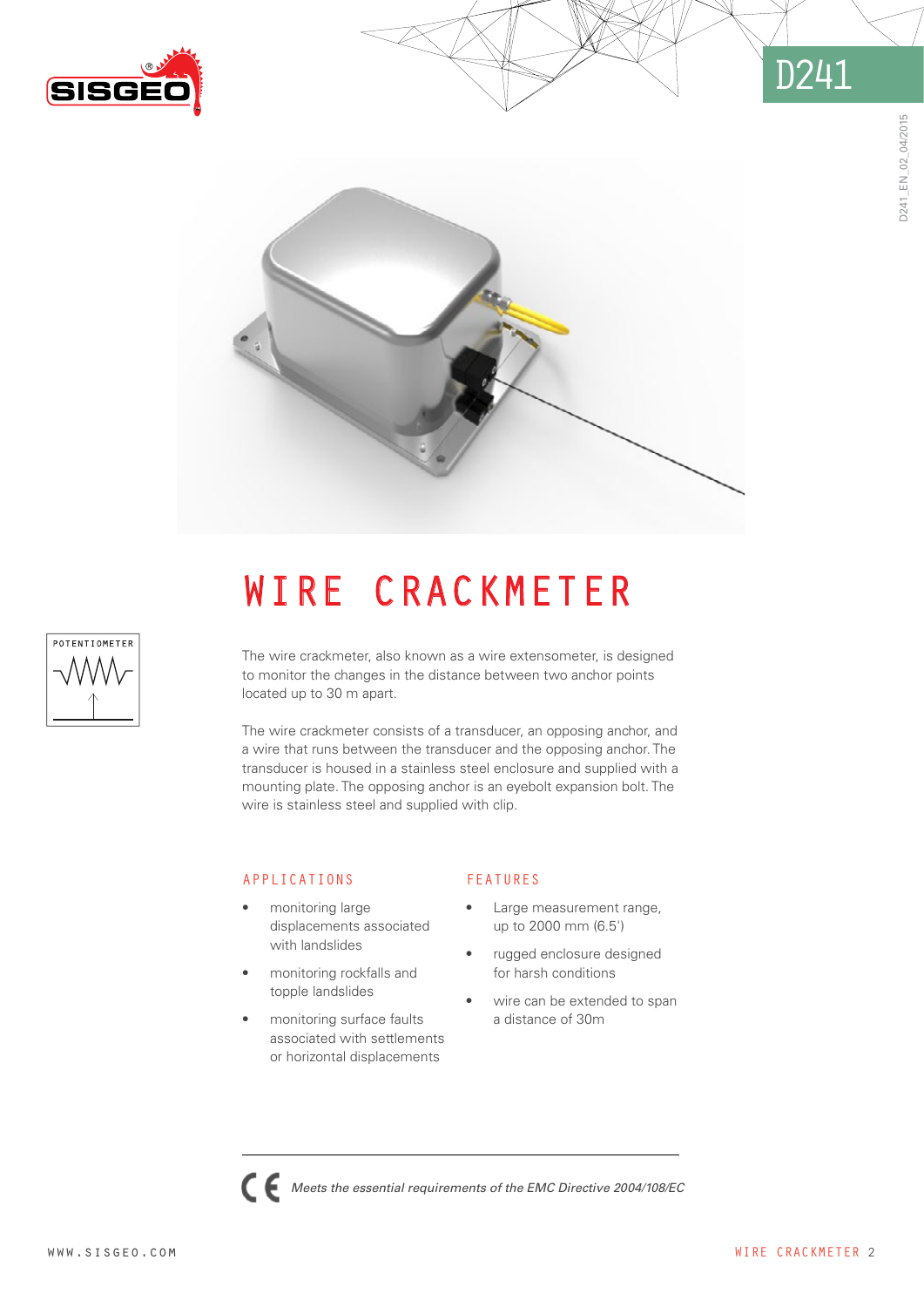

# TECHNICAL SPECIFICATIONS

| PRODUCT CODE                               | 0D241A20000                                                                                                                               |
|--------------------------------------------|-------------------------------------------------------------------------------------------------------------------------------------------|
| Technology                                 | rotative potentiometer and thermistor                                                                                                     |
| Mechanical range                           | 2000 mm (6.5')                                                                                                                            |
| Electrical range                           | 240 mm (9.5") per complete rotation (1)                                                                                                   |
| Sensitivity                                | $0.03$ mm                                                                                                                                 |
| Accuracy                                   | ± 1 mm (depends mainly on the thermal effect on the steel wire)                                                                           |
| Repeatability                              | $± 0.03$ mm                                                                                                                               |
| Signal output                              | 4-20 mA (current loop) for displacement, resistance for thermistor                                                                        |
| Power supply                               | 12-24 V DC                                                                                                                                |
| Wire                                       | stainless steel, Ø 2 mm                                                                                                                   |
| Maximum wire tension                       | 8 kg                                                                                                                                      |
| Maximum wire length                        | up to 30 m with wire extension kit<br>(distance between transducer and anchor target)                                                     |
| Operating temperature                      | $-20^{\circ}$ C +60 $^{\circ}$ C                                                                                                          |
| Housing size and protection                | 380 x 270 x 160 mm (15 x 11 x 6.5"), IP65                                                                                                 |
| Anchors                                    | No. 4 SL M 8 expansion bolts ( $\varnothing$ 14 mm) for transducer housing<br>No.1 SL M 8 expansion eyebolt (Ø 14 mm) for opposing anchor |
| Material                                   | stainless steel                                                                                                                           |
| Signal cable                               | 0WE104K00ZH                                                                                                                               |
| Max. cable length to logger <sup>(2)</sup> | 1000 m (for more information see FAQ#77)                                                                                                  |

(1) A full rotation of potentiometer is about 240mm of displacement. Reading resets to zero after each rotation.

(2) refer to FAQ section of Sisgeo website: www.sisgeo.com/faq

# PHYSICAL FEATURES



D241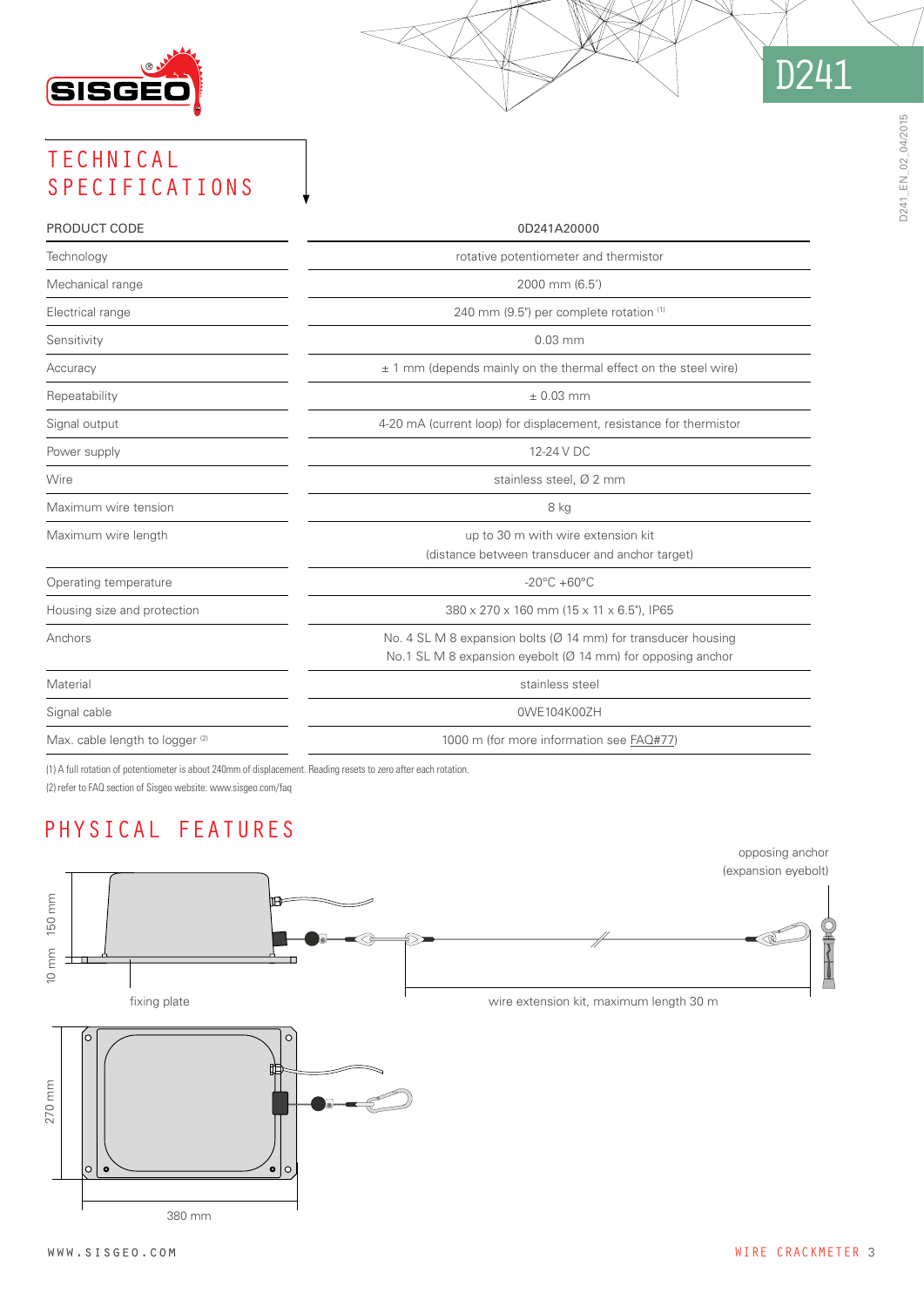



## accessories and spare parts

#### wire extension kit 0D241W30EXT

Wire extension kit include 30 m steel wire (Ø 2 mm), 2 stainless steel redances, 2 copper clamps and snap hook.

#### 0WE104K00ZH 4-WIRE SIGNAL CABLE

Electrical cable with 2 pairs of 22 AWG wire and LSZH jacket. External diameter 7.4 mm. Rated for -30 $^{\circ}$  to + 80 $^{\circ}$ C.

#### 0EPDP004W00 OVERVOLTAGE PROTECTION JB

IP65 plastic junction box with tripolar overvoltage protections for instruments up to 4 wires. Overvoltage protection must be connected to earth ground.



*Wire crackmeter installed in a manhole with over voltage protection box*